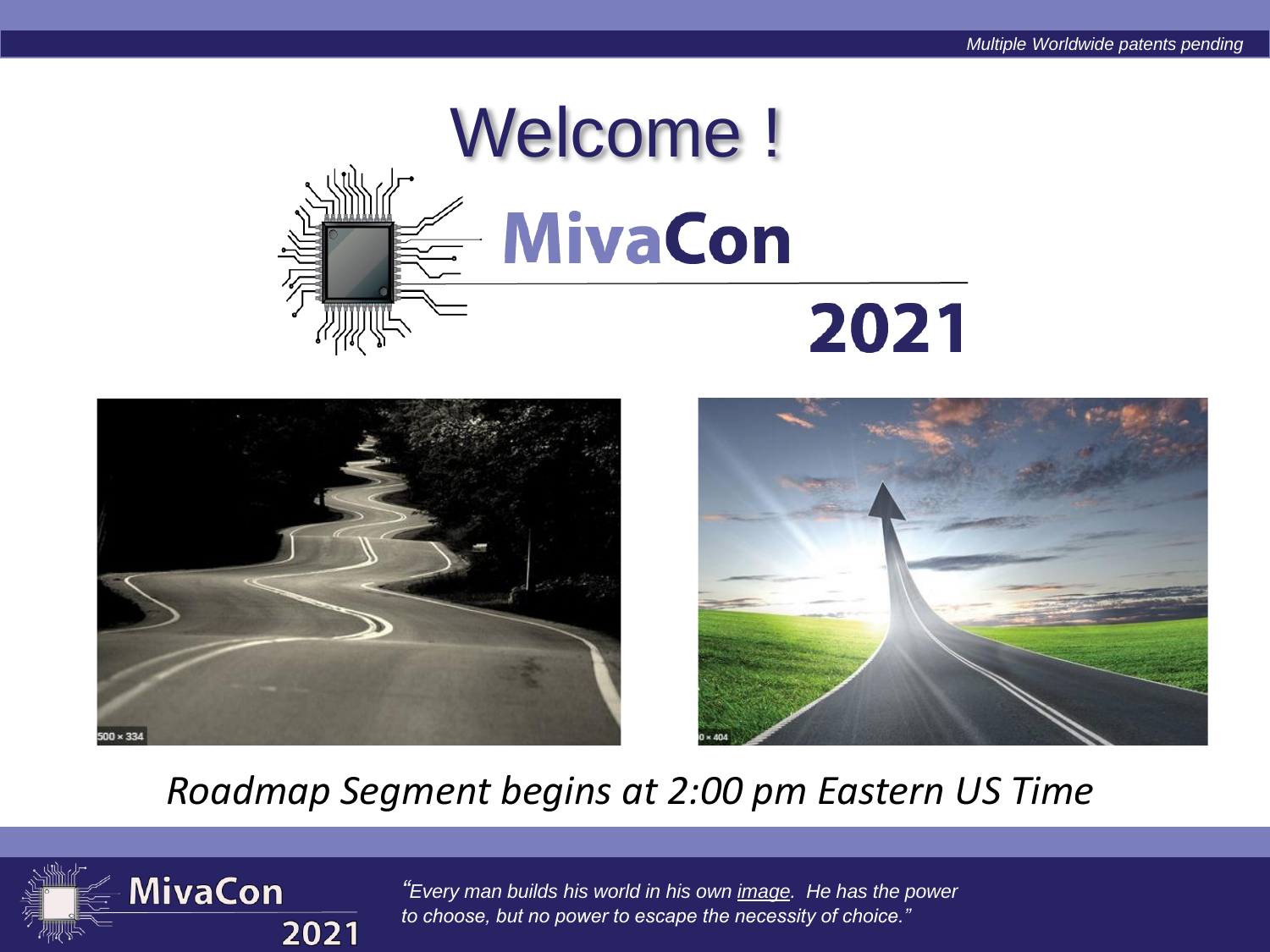

### **DART Desktop: Factory Floor Tools**

### ▪ **Expected Release: October 2021**

#### ▪ **Tools to measure offline**

- DART Coupon measure for linewidth after develop and etch.
- AB Registration confirmation

#### ▪ **Results:**

• Manual approach to adjust digital linewidth compensation or calibrate AB registration.



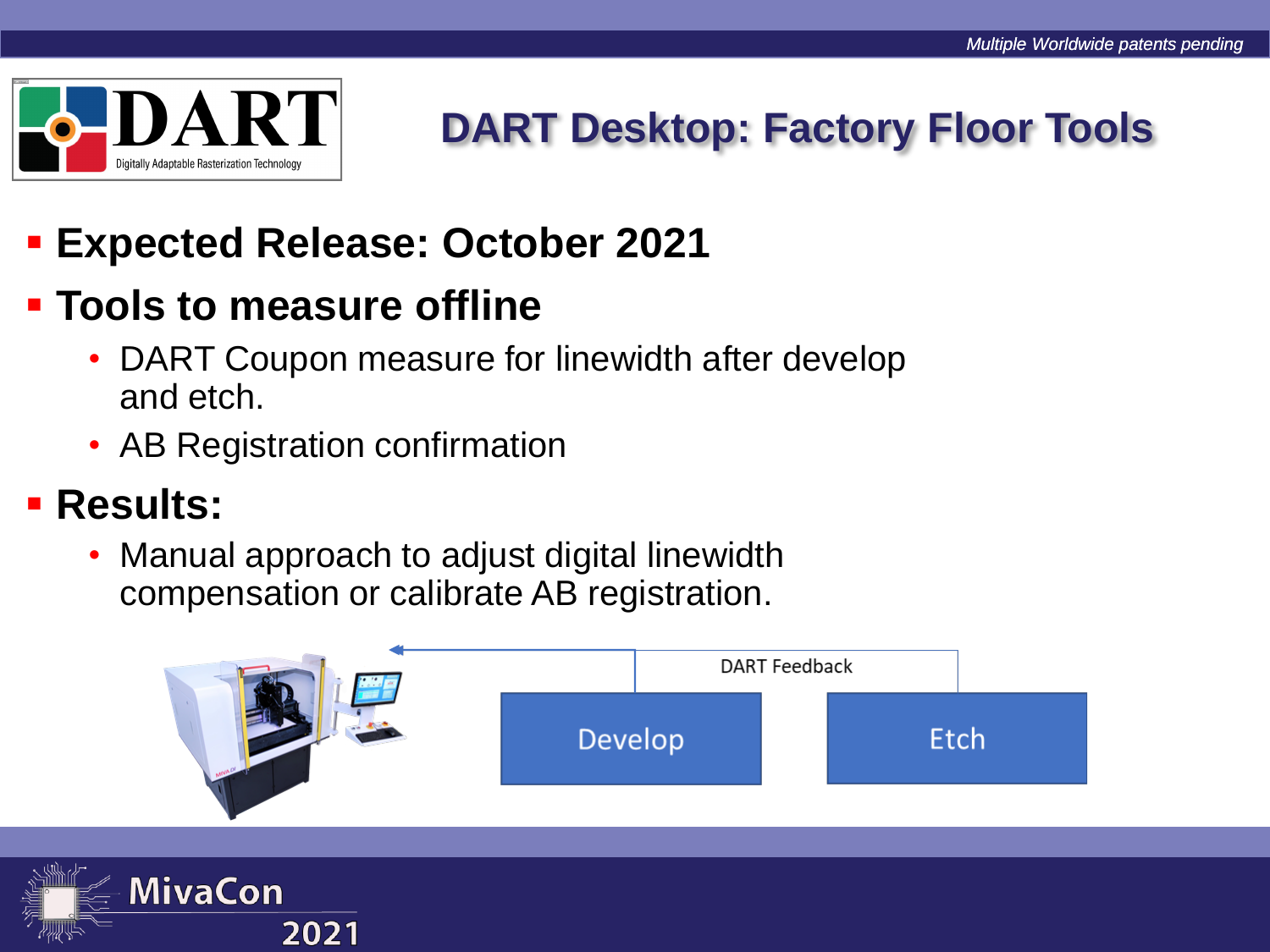## **Unsung Industry**

# ▪ **Coming Industry Issues**

#### ▪ **Convergence**

- PCB and Microelectornics are converging
- Expectations on the PCB provider are ever more challenging
- **EXECT FREETIER FIGHT FIGHT FIGHT FIGHT FIGHT FIGHT FIGHT FIGHT FIGHT FIGHT FIGHT FIGHT FIGHT FIGHT FIGHT FIGHT FIGHT FIGHT FIGHT FIGHT FIGHT FIGHT FIGHT FIGHT FIGHT FIGHT FIGHT FIGHT FIGHT FIGHT FIGHT FIGHT FIGHT FIGHT FI**

# ▪ **Beyond Scale**

- Circuit densities coupled with material sets will cause scaling to become obsolete.
- Scaling cannot solve the equation for random movement.
- New manufacturing methods such as laser drill and back-drill use different references resulting in differing scale approachs.

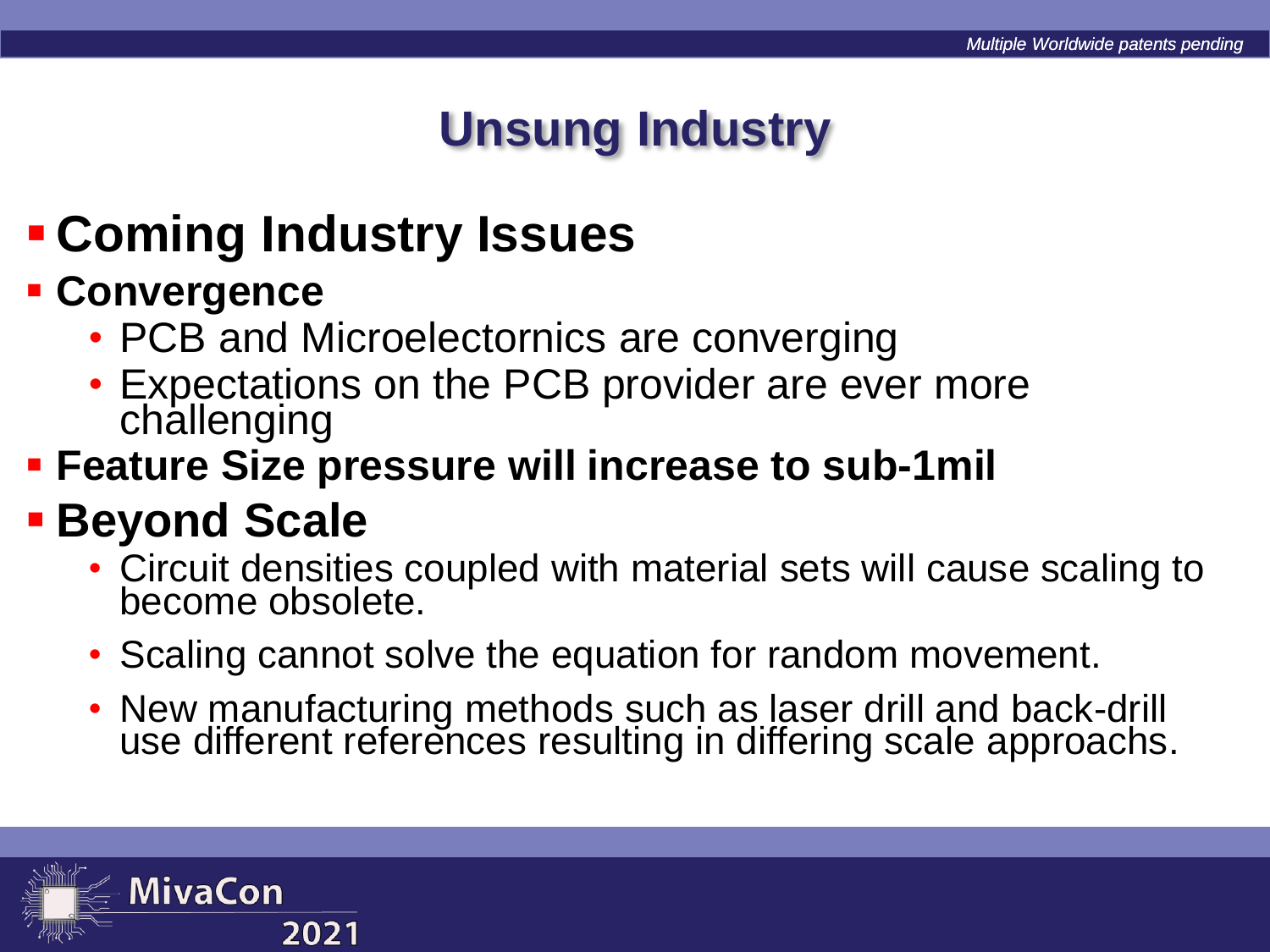

# **Optimization Suite : Live Process Control**

### ▪ **Expected Release: 2022 IPC Expo**

#### ▪ **Direct Feed Back Loop**

- Instrumentation for develop-etch to measure upon panel exit for constant feedback
- AB Registration live measure

#### ▪ **Feedback Loop:**

• AI Controls to provide predictive digital feature adjustments for process variation